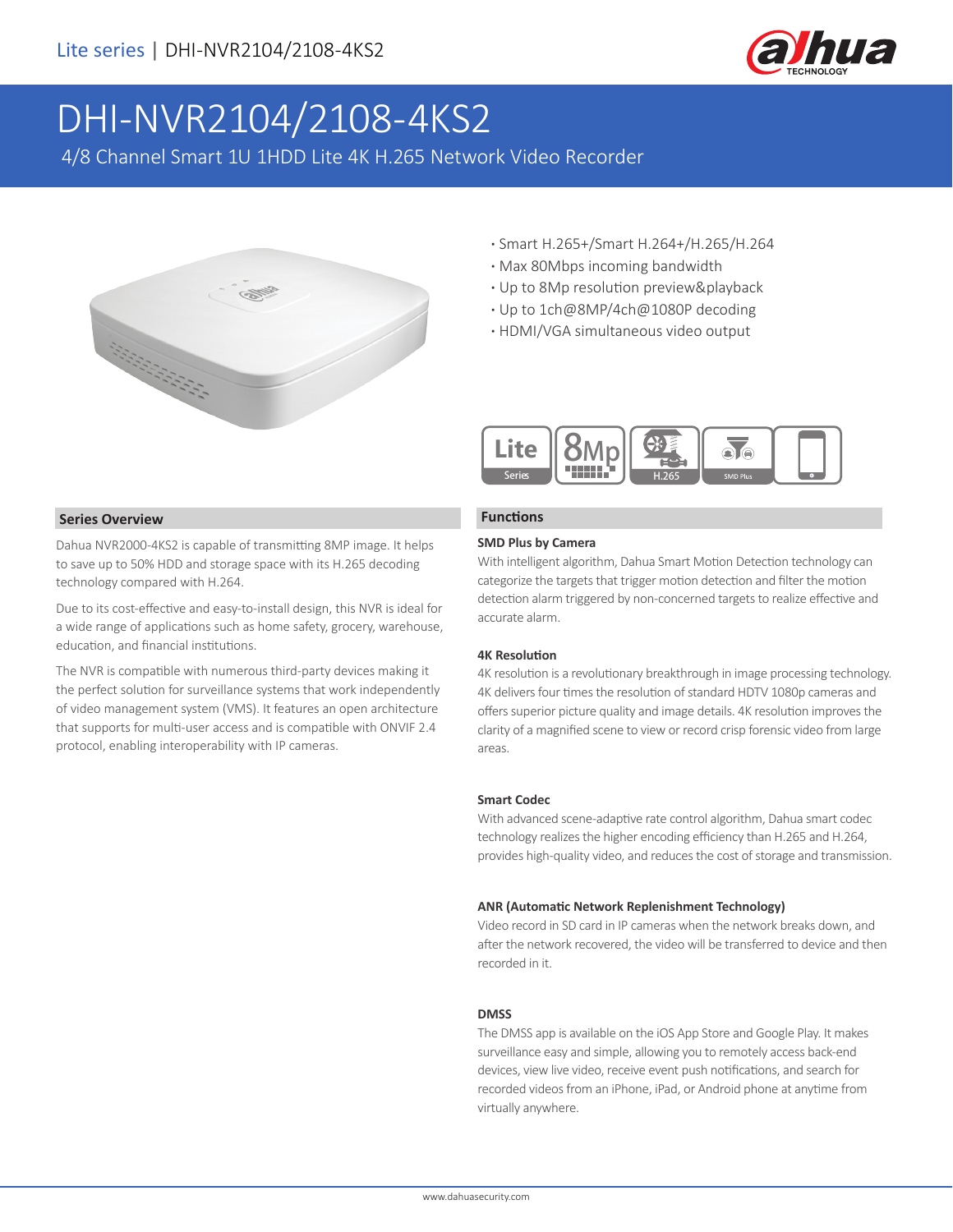## Lite series | DHI-NVR2104/2108-4KS2

### **Technical Specification**

| System                   |                                                                               |  |
|--------------------------|-------------------------------------------------------------------------------|--|
| Main Processor           | Dual-core embedded processor                                                  |  |
| <b>Operating System</b>  | <b>Embedded LINUX</b>                                                         |  |
| Audio and Video          |                                                                               |  |
| IP Camera Input          | 4/8 Channel                                                                   |  |
| Two-way Talk             | 1 Channel Input, 1 Channel Output, RCA                                        |  |
| Display                  |                                                                               |  |
| Interface                | 1 HDMI, 1 VGA                                                                 |  |
| Resolution               | HDMI: 3840×2160, 1920×1080, 1280×1024,<br>1280×720                            |  |
|                          | VGA: 1920×1080, 1280×1024, 1280×720                                           |  |
| <b>Decoding Capacity</b> | 1ch@8MP30fps, 4ch@1080P30fps                                                  |  |
|                          | 4CH: 1/4                                                                      |  |
|                          |                                                                               |  |
| Multi-screen Display     | 8CH: 1/4/8/9                                                                  |  |
| <b>OSD</b>               | Camera title, Time, Camera lock, Motion detection,<br>Recording               |  |
| Recording                |                                                                               |  |
| Compression              | Smart H.265+/H.265/Smart H.264+/H.264                                         |  |
| Resolution               | 8MP/6MP/5MP/4MP/3MP/1080P/720P/D1&etc.                                        |  |
| Record Rate              | 80Mbps                                                                        |  |
| <b>Bit Rate</b>          | 16Kbps ~ 20Mbps Per Channel                                                   |  |
| Record Mode              | Manual, Schedule (Continuous, MD (Motion<br>Detection), Alarm, IVS)           |  |
| Record Interval          | 1~120 min (default: 60 min), Pre-record: 1~30 sec,<br>Post-record: 10~300 sec |  |

Video Detection and Alarm

| <b>Trigger Events</b>    | Recording, PTZ, Tour, Video Push, Snapshot, and<br><b>Screen Tips</b>                                                                                               |
|--------------------------|---------------------------------------------------------------------------------------------------------------------------------------------------------------------|
| Video Detection          | Motion Detection, MD Zones: 396 (22 × 18),<br>and Tampering                                                                                                         |
| Alarm input              | N/A                                                                                                                                                                 |
| <b>Relay Output</b>      | N/A                                                                                                                                                                 |
| Playback and Backup      |                                                                                                                                                                     |
| Sync Playback            | 1/4                                                                                                                                                                 |
| Search Mode              | Time /Date, MD and Exact Search<br>(accurate to second)                                                                                                             |
| <b>Playback Function</b> | Play, Pause, Stop, Rewind, Fast play, Slow Play, Next<br>File, Previous File, Next Camera, Previous Camera,<br>Full Screen, Shuffle, Backup Selection, Digital Zoom |
| Backup Mode              | USB Device/Network                                                                                                                                                  |

| Third-party Support         |                                                                                                                                             |  |
|-----------------------------|---------------------------------------------------------------------------------------------------------------------------------------------|--|
| Third-party Support         | Onvif, RTSP                                                                                                                                 |  |
| Network                     |                                                                                                                                             |  |
| Interface                   | 1 RJ-45 port (10/100Mbps)                                                                                                                   |  |
| PoE                         | N/A                                                                                                                                         |  |
| <b>Network Function</b>     | HTTP/HTTPS, TCP/IP, IPv4/IPv6, RTSP, UDP, NTP,<br>DHCP, DNS, IP Filter, DDNS, IP Search(Support Dahua<br>IP camera, DVR, NVS and etc.), P2P |  |
| Optical Fiber Interface     | N/A                                                                                                                                         |  |
| Max. User Access            | 128 users                                                                                                                                   |  |
| Smart Phone                 | iPhone, iPad, Android                                                                                                                       |  |
| Interoperability            | ONVIF 2.4, SDK, CGI                                                                                                                         |  |
| Storage                     |                                                                                                                                             |  |
| <b>Internal HDD</b>         | 1 SATA III port, up to 10 TB for a single HDD. The<br>maximum HDD capacity varies with environment<br>temperature                           |  |
| <b>HDD Mode</b>             | Single                                                                                                                                      |  |
| eSATA                       | N/A                                                                                                                                         |  |
| Auxiliary Interface         |                                                                                                                                             |  |
| <b>USB</b>                  | 2 ports (2 Rear USB2.0)                                                                                                                     |  |
| <b>RS232</b>                | N/A                                                                                                                                         |  |
| <b>RS485</b>                | N/A                                                                                                                                         |  |
| Electrical                  |                                                                                                                                             |  |
| Power Supply                | Single, DC12V/2A                                                                                                                            |  |
| Power Consumption           | <3W (without HDD)                                                                                                                           |  |
| Environmental               |                                                                                                                                             |  |
| <b>Operating Conditions</b> | -10°C to +55°C (+14°F to +131°F), 86-106kpa                                                                                                 |  |
| <b>Storage Conditions</b>   | 0°C to +40°C (+32°F to +104°F), 30-85% RH                                                                                                   |  |
| Construction                |                                                                                                                                             |  |
| Dimensions (W×D×H)          | Smart 1U, 204.6 mm × 204.6 mm × 45.6 mm<br>$(8.1" \times 8.1" \times 1.8")$                                                                 |  |
| Net Weight                  | 0.45 kg (0.99 lb) (without HDD)                                                                                                             |  |
| <b>Gross Weight</b>         | 1.5 kg (3.31 lb) (without HDD)                                                                                                              |  |
| Certifications              |                                                                                                                                             |  |
| CE                          | EN55032, EN55024, EN50130-4, EN60950-1                                                                                                      |  |
|                             |                                                                                                                                             |  |
| <b>FCC</b>                  | Part 15 Subpart B, ANSI C63.4-2014                                                                                                          |  |